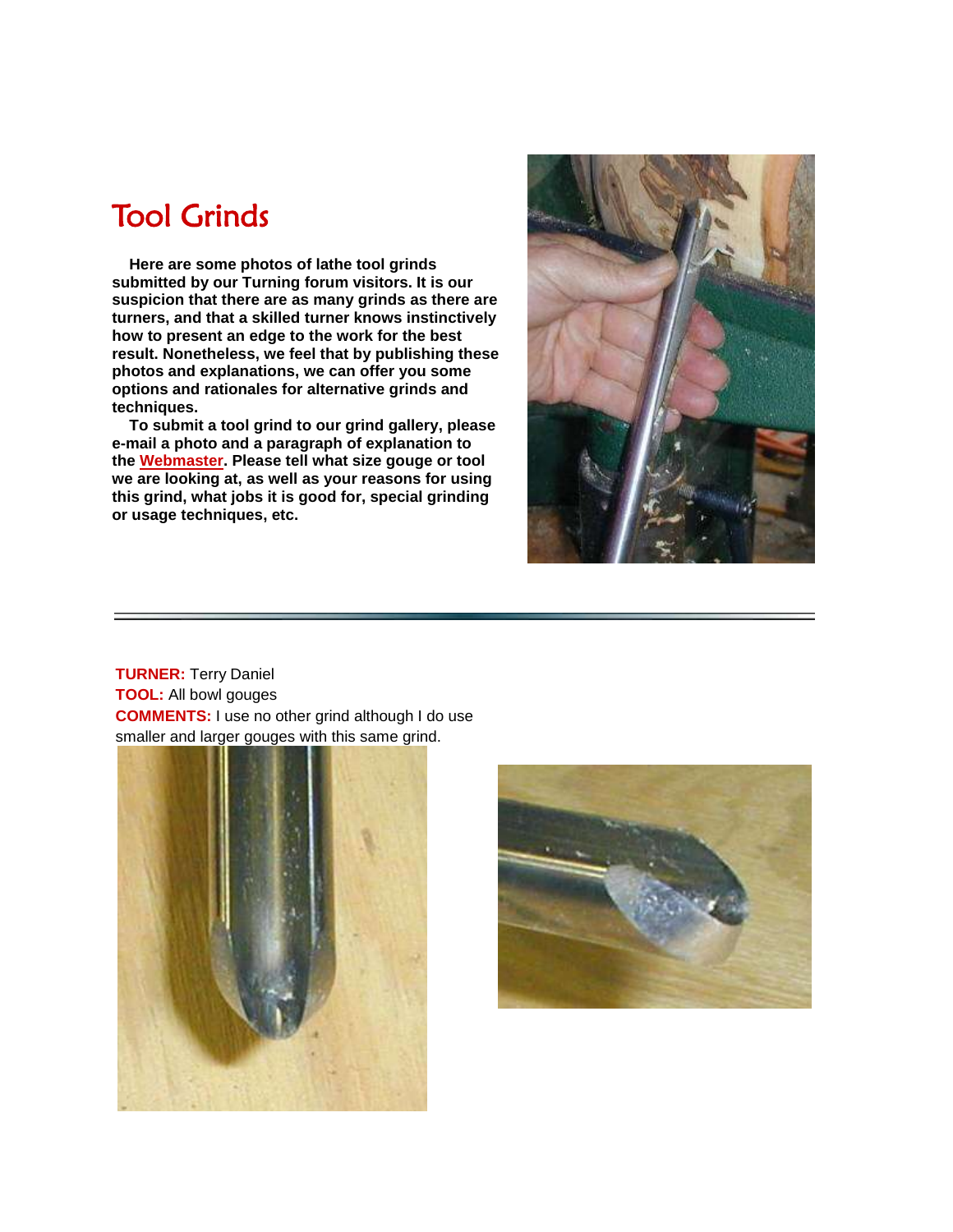

## **TURNER:** Ellis Walentine **TOOL:** Henry Taylor, "Ellsworth signature model" bowl gouge

**COMMENTS:** This is David's classic bowl gouge. He uses it for roughing, slicing and shearing cuts on the outside of bowls, and for roughing and finishing on the inside.

 Two manufacturers -- Crown and Henry Taylor -- make this particular gouge, which is actually about 9/16" in diameter. Crown calls it a 5/8" gouge and Henry Taylor calls it a 1/2" gouge, referring to the distance across the flute.

 I sharpened this gouge with an Ellsworth jig (top photo at right), but I had it sticking out from the jig only 1 3/4" instead of the 2" that David recommends. As a result, the bevel angle is too steep -- about 70° instead of the 60° that is recommended in the instruction sheet. He likened it more to a scraper grind. The second photo shows what it looked like after David reground it for me.

 David has told me that the 60° is actually the middle of a useful range of between roughly 55° and 65°. It is up to the user to learn the differences in the way different bevel angles handle. He says that all the commonly available jig systems will give you a side-grind edge, but not all side ground gouges perform the same, because the angle varies along the sweep. Naturally he prefers his own little cast aluminum jig.

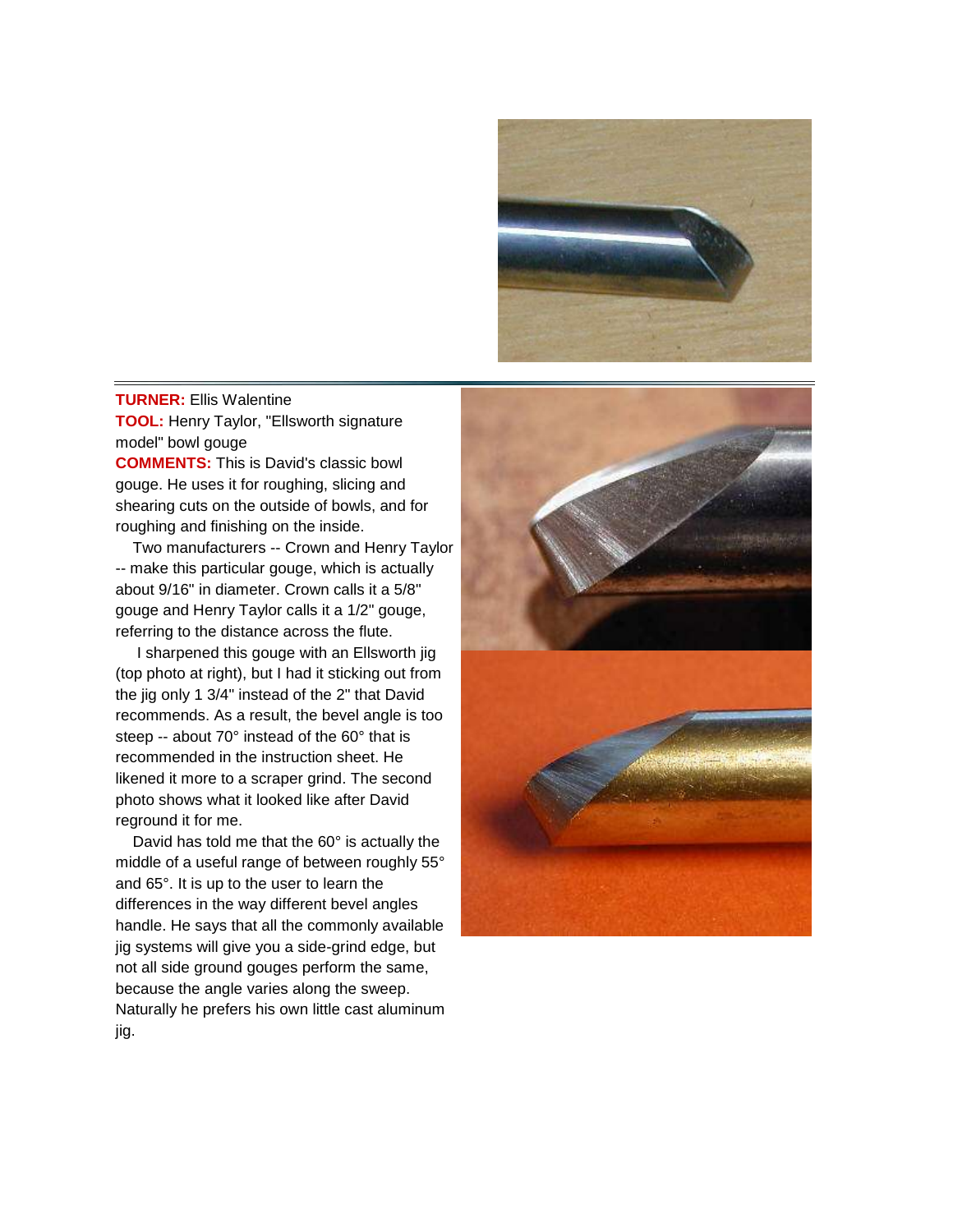

# **TURNER:** Joel Hunnicutt

**TOOLS:** Various bowl gouges

**COMMENTS:** The top gouge is my 5/8" Glaser. The grind is close to a factory grind. It is my workhorse gouge, but very easy to control for fine finishing cuts.

 The middle gouge is an artisan gouge that was my first bowl gouge. I use it mostly for shear scraping and for running down a steep side wall. It has gotten so short that it is out of balance now.

 The bottom gouge is an ancient Sorby long and strong. It is perfect for making the transition from the sides to the bottom and for running across the bottom.



#### **TURNER:** David Ellsworth

**TOOL:** 3/8" Crown spindle gouge, a.k.a. "Detail gouge"

**COMMENTS:** I got this idea from Mike Mode many years ago. He used to use it to turn his Christmas ornaments. The bevel is ground back to a smooth curve in all directions and then sanded and polished. I like it for undercutting the final cut on the bottom of bowls because it has no heel to put compression lines on the wood. You just ride that convex bevel right in. It is also excellent for details on the rims of bowls and for spindles and small objects.

 As you see in the lower photo, I've replaced the regular handle with a short one only about 5" long. The shorter handle doesn't get in the way.

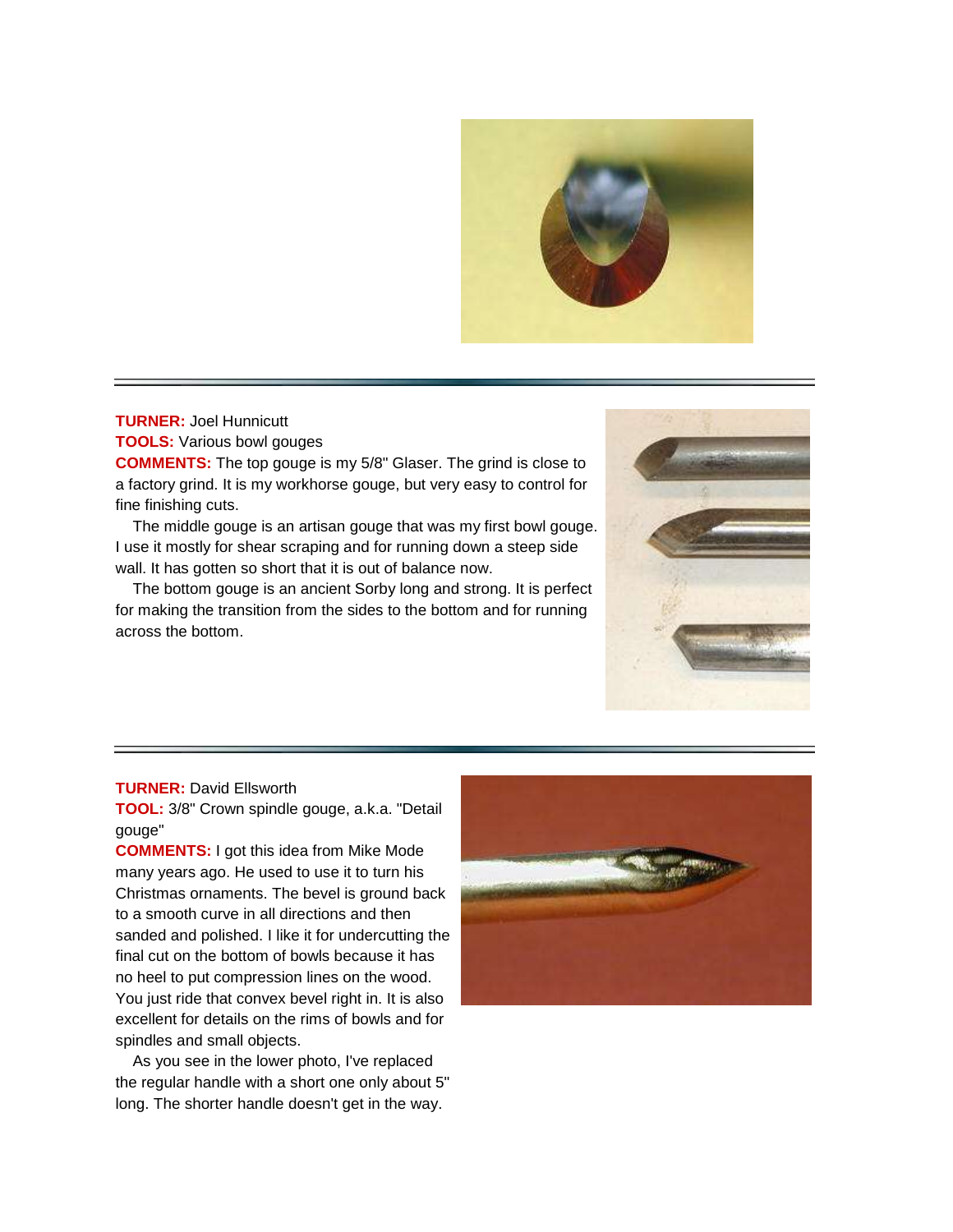

**TURNER:** David Ellsworth **TOOL:** 3/4" diamond parting tool **COMMENTS:** Here is the grind I prefer for my parting tools because of the mass and support that the curved lower bevel brings to the edge, eliminating most vibration.



**TURNER:** David Ellsworth **TOOL:** Bent hollow turning tool **COMMENTS:** This is my bent hollow turning tool. It has a 3/16" square tool-steel tip mounted at 45° to the 9/16" shank. I try to grind a round nose on the tip, with roughly a 65° bevel at the front and a 70° bevel partway back the sides. The carefully rounded nose makes it easier to scrape the tool back and forth smoothly inside a vessel. For the center cuts inside a vessel, I use a similar straight tool, with a 1/4" square tip coming straight out the front, ground to the same angles.

 When sharpening the rounded profile, I only use the corners of the wheel, not the face.

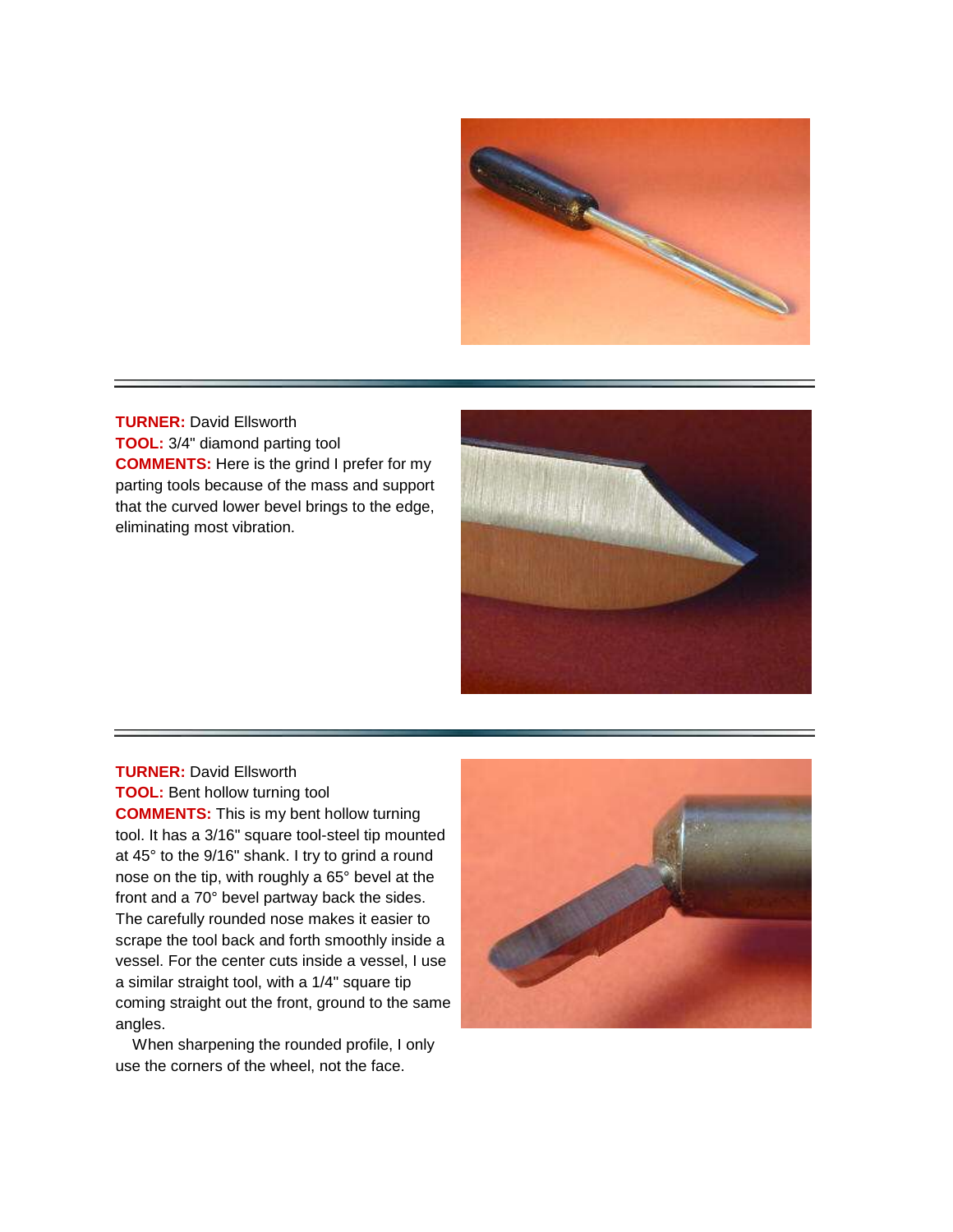

# **TURNER:** Jennifer Shirley **TOOL:** Parting Tool

**COMMENTS:** This grind is achieved by using the "corner" or edge of the grinding wheel to create the V in the tip. Both of the points cut the wood, and then the interior scrapes away the area between the cuts from the points. This tool cuts very fast and with less heat build up. This particular parting tool is very small, but you can use this grind on any size parting tool. Be careful when making this or any grind using the edge or side of the wheel. It is not recommended by the wheel manufacturer.

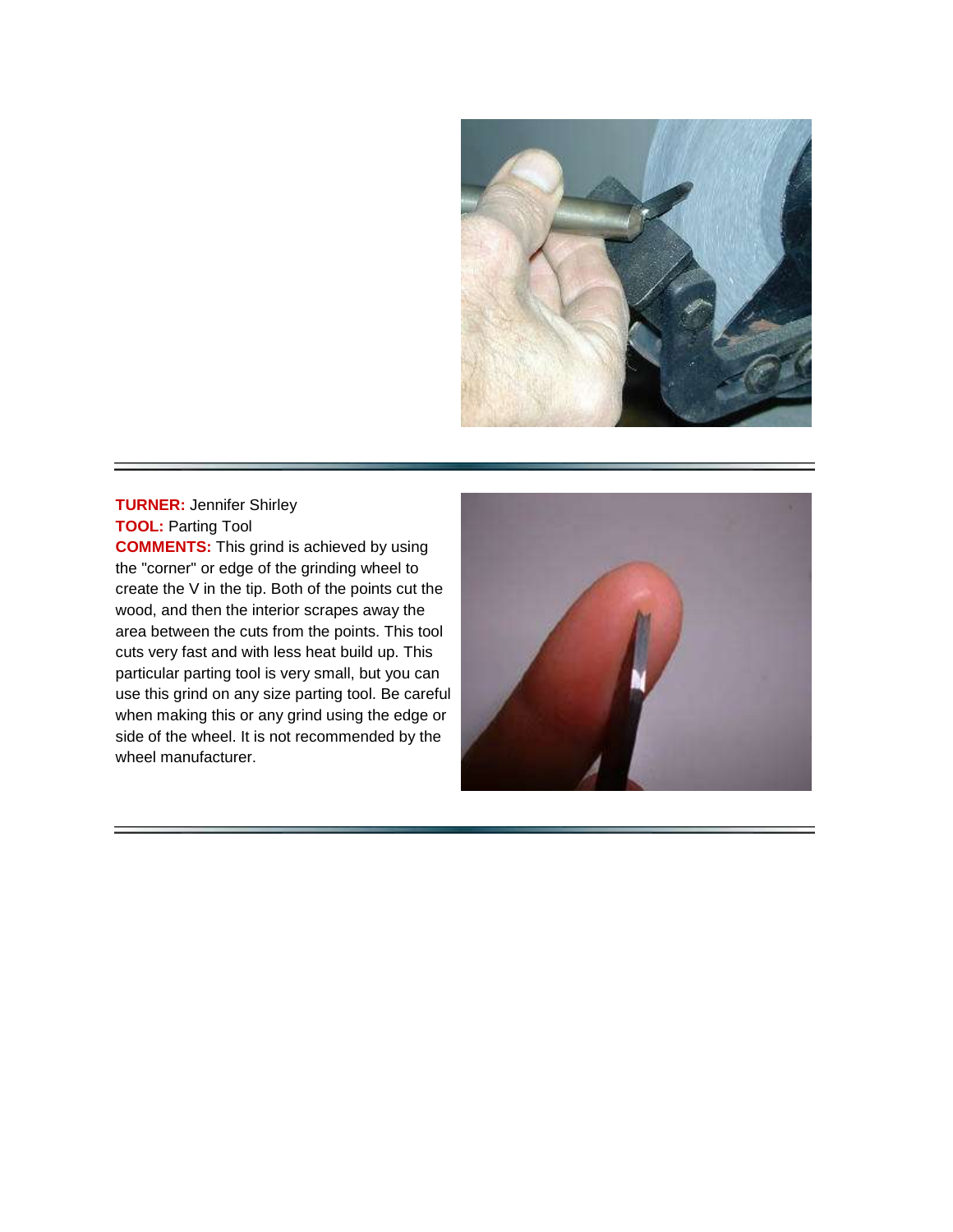**TURNER:** Dave Peebles **TOOL:** Bowl Gouge **COMMENTS:** This is my 3/8" V-15 Glaser gouge. I use this for detailing work. It works very well for forming tenons for mounting in the chuck. I also use this gouge for making a last clean up pass on difficult woods. The nose bevel is also about 62 degrees on this one.



**TURNER:** Dave Peebles **TOOL:** Bowl Gouge **COMMENTS:** This is my 5/8" V-15 Glaser gouge. I use this for about 90% of my work. It has a little longer side grind than my other gouges. This is also the gouge that I do most of my shear scraping with. The nose bevel is about 62 degrees.

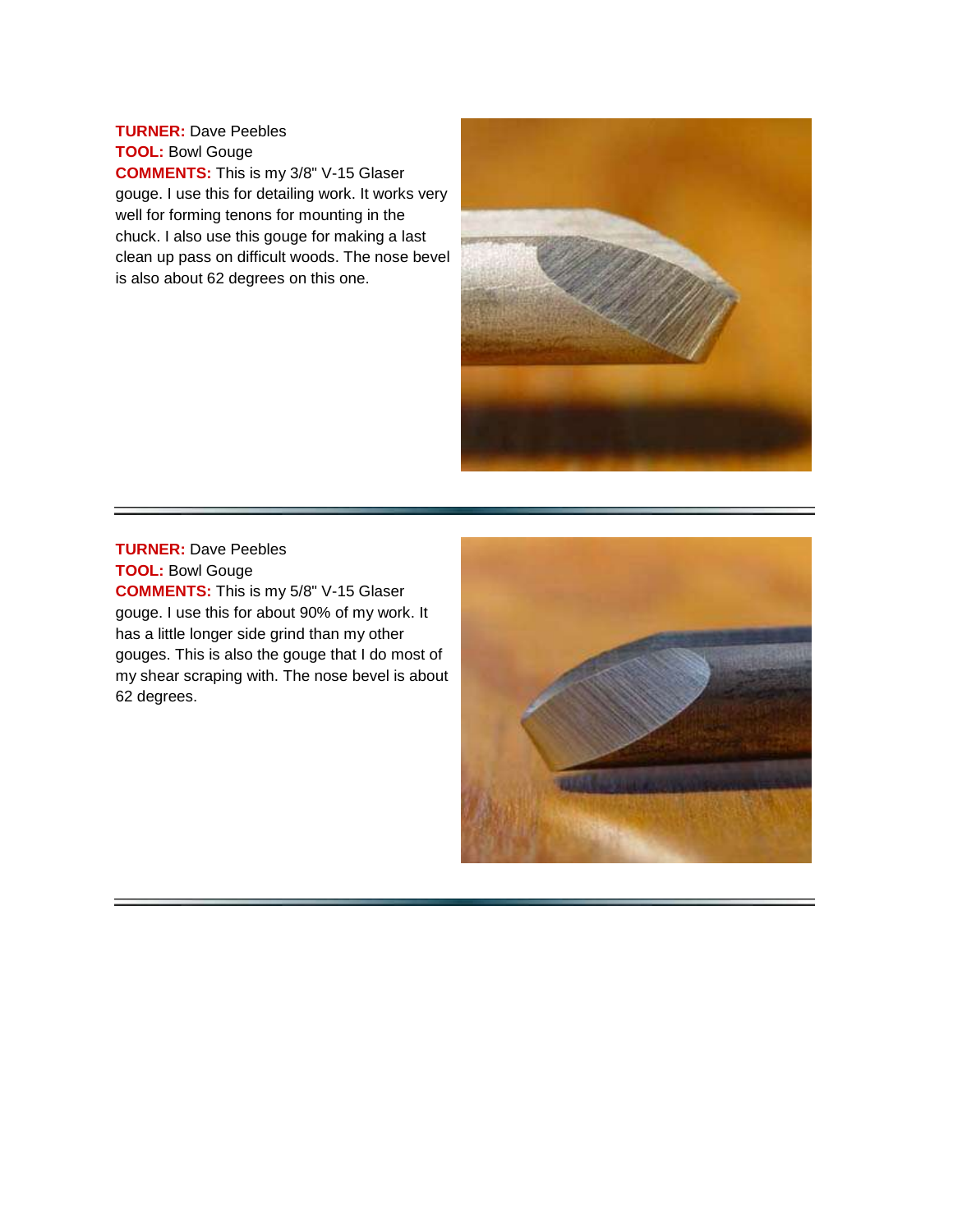**TURNER:** Dave Peebles **TOOL:** Bowl Gouge **COMMENTS:** This is my 3/4" V-15 Glaser. I use it mostly for roughing out large blanks. It removes a lot of wood in a hurry. This is basically the way it was ground when I bought it. The nose bevel is about 65 degrees.



# **TURNER:** Mark Kauder

**TOOL:** Bowl Gouges

**COMMENTS:** Here are my pictures of the grinds on the four bowl gouges that I use. I am not sure what good they do others, but they work for me. My fingernail grinds are longer than most. I did not plan this grind, it evolved, and I like it, so I stuck with it. When I buy a new gouge, I may try the more traditional grind again. Until then, I am saving the steel and leaving them the way they are.

I suspect that they work for me because I work on a 1/2 HP Jet Mini Lathe. I have to take relatively light cuts, to keep from stalling the motor. I predominately take long shearing cuts with the side of the gouge, and thus a long grind gives me more cutting edge to work with.

Sharpening setup: I use the Oneway Wolverine Jig. The grinder is a home made slow speed, old 1HP 1750 motor connected to a mandrel holding two grinding stones, one 100 grit, one 80 grit. Both have worn down to 5 1/4 " in diameter - about time for new ones. The slow motor speed, and the small diameter makes for a very slow speed grinder! All of my gouges are ground on the 80 grit wheel.

The back of the pocket on the Wolverine grinder when using the fingernail jig, is 7" from the face of the wheel. The bottom of the pocket is 4 1/4" below the center of the center of the grinding wheel. When using the fingernail jig, all gouges are extended out 1 3/4" from the jig and the jig arm is set to approx 40 degrees. The front angle on all of my fingernail grinds is 60 degrees.

**TURNER:** Mark Kauder **TOOL:** 1/2" Bowl Gouge **COMMENTS:** The 1/2" Sorby Bowl Gouge is my main gouge - 80% of my

**1/2" Sorby Bowl Gouge Side View**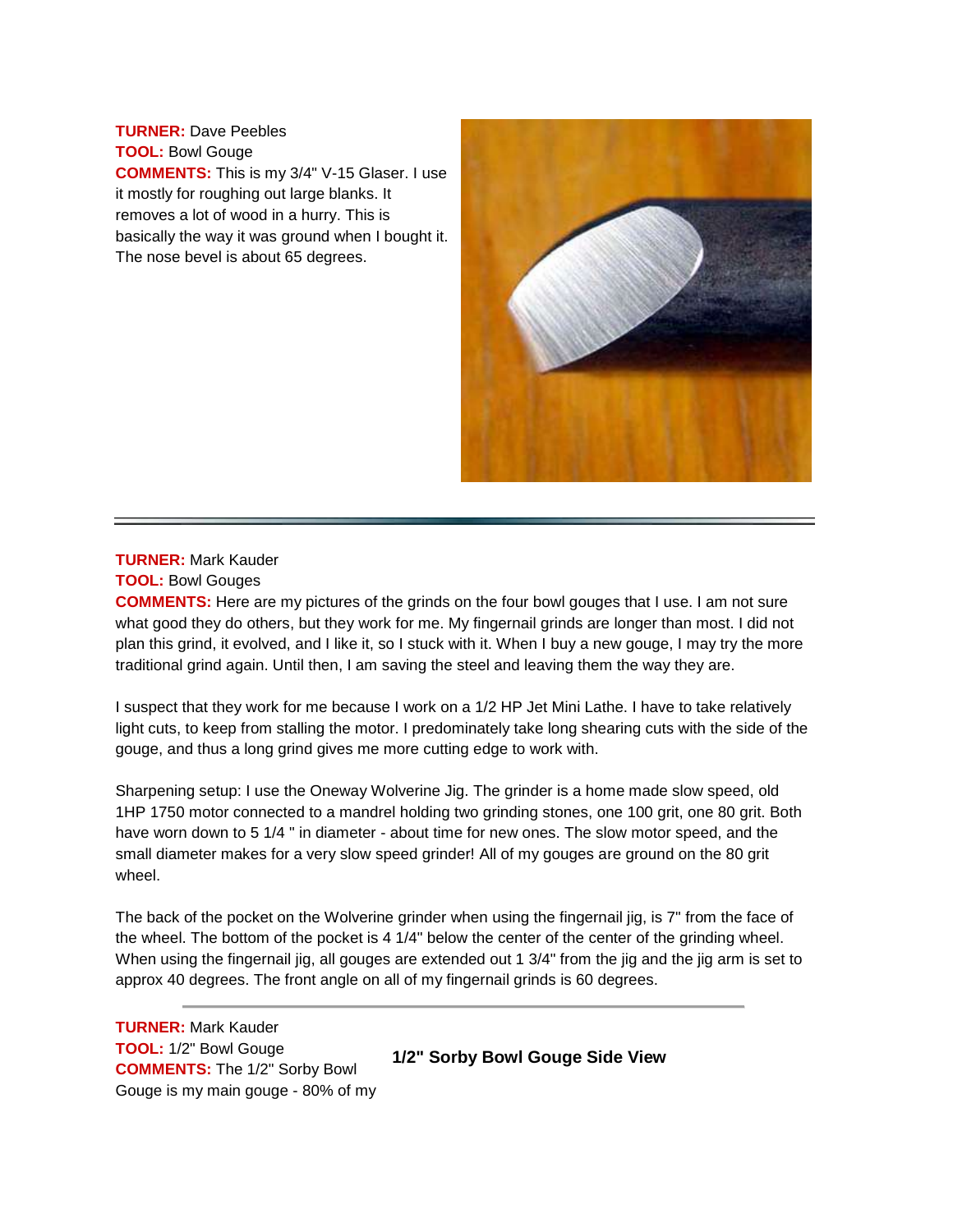turning is done with this gouge.



# **1/2" Sorby Bowl Gouge Top View**

#### **1/2" Sorby Bowl Gouge Front View**

**TURNER:** Mark Kauder **TOOL:** 3/8" Sorby Bowl Gouge **COMMENTS:** This was originally ground to a fingernail grind. I decided one day to grind it to an old style/conventional grind, but at a high angle, so that I could use it at a fairly straight angle for the transition from the wall to the top of some semi-enclosed forms, and along the transition at the bottom in some tall forms. I like it, but this is my experimental gouge. Notice that I am too cheap to grind

## **3/8" Sorby Bowl Gouge Side View**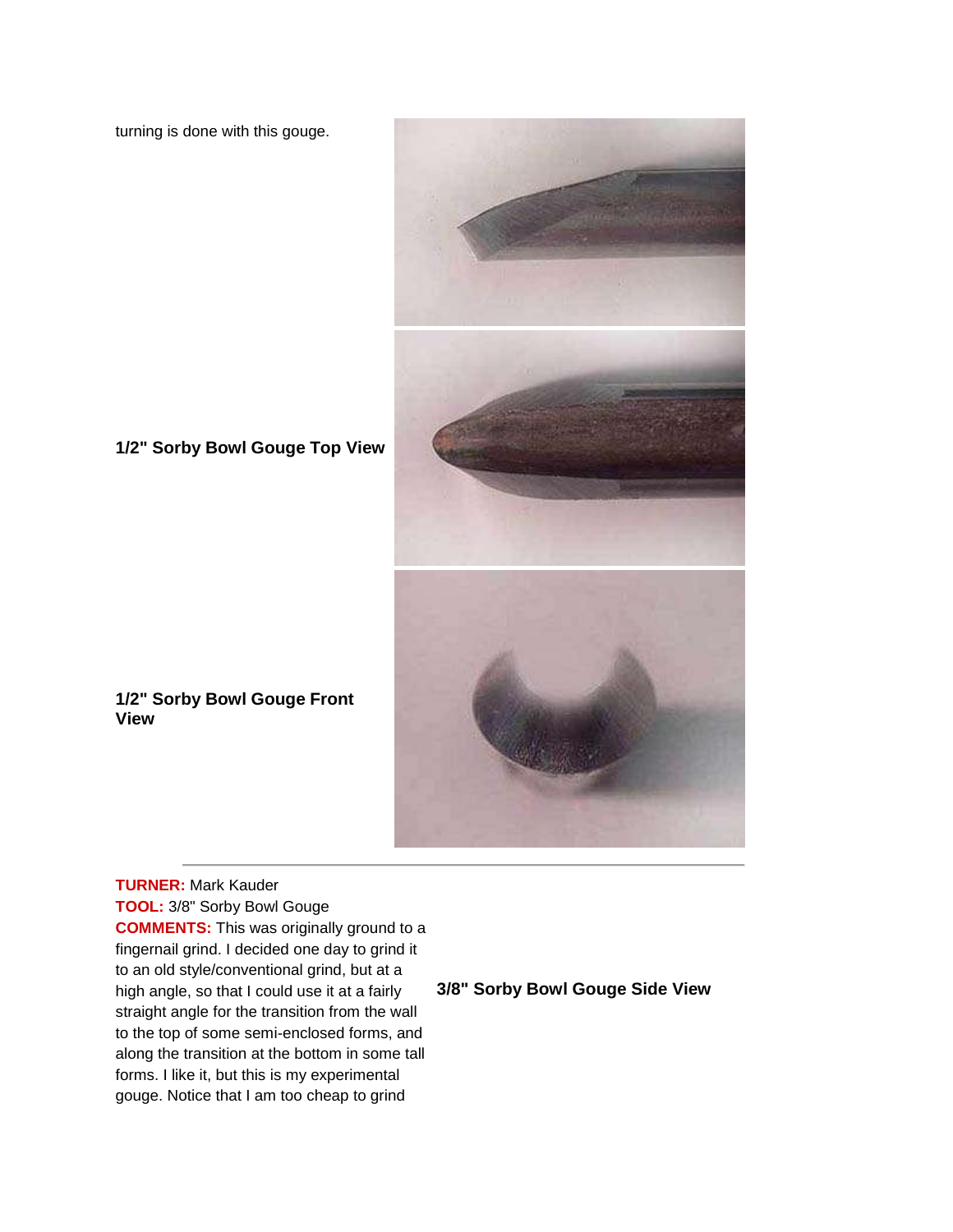away all of the old fingernail grind, so it gives it a rather odd appearance.



**3/8" Sorby Bowl Gouge Top View**

## **3/8" Sorby Bowl Gouge Front View**

**TURNER:** Mark Kauder **TOOL:** 1/4" Sorby Bowl Gouge **COMMENTS:** This was my first bowl gouge. I continue to use it, mostly around the foot, when I am working close to the

**1/4" Sorby Bowl Gouge Side View**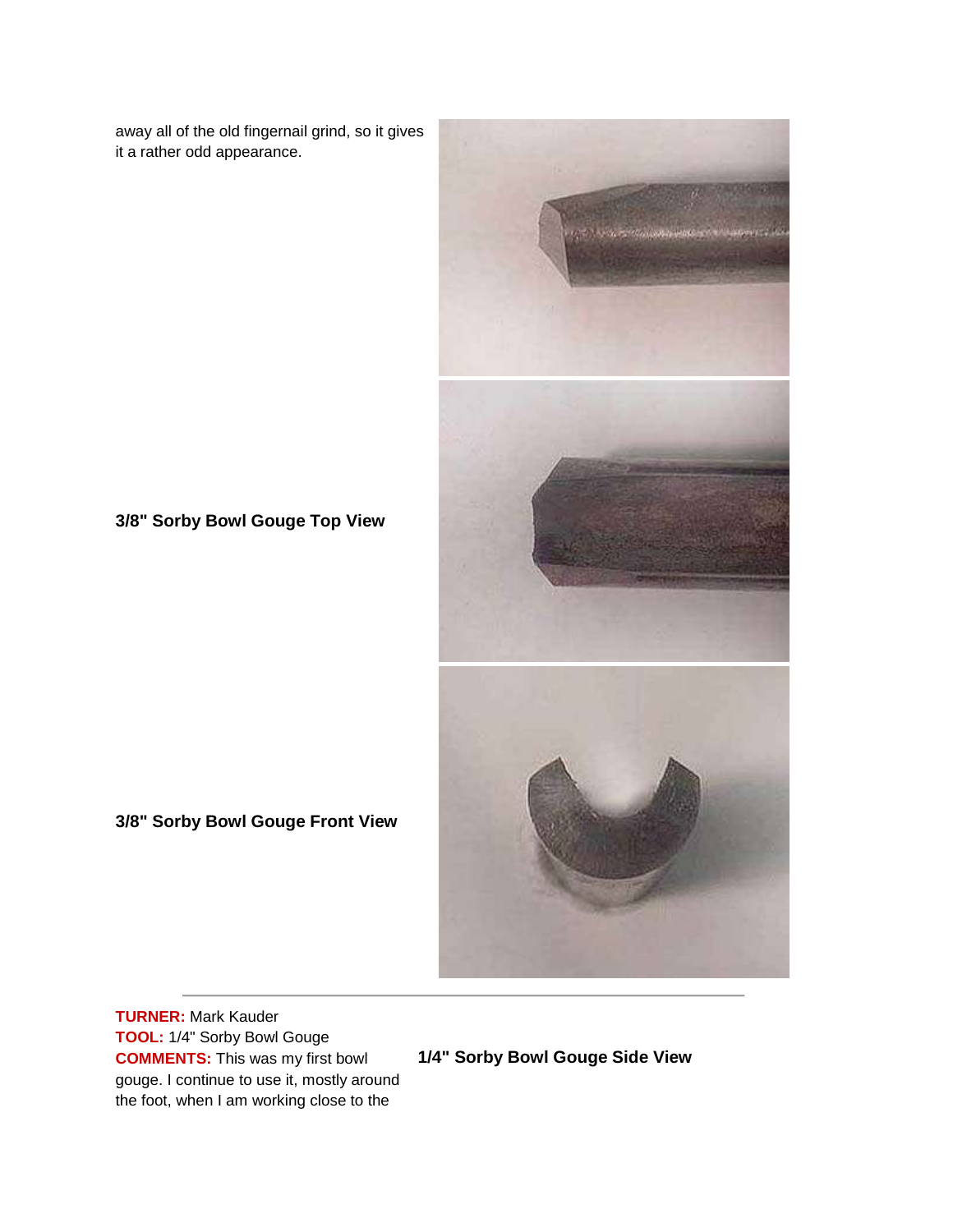faceplate or with some tight curves, like on the neck of a vase.



**1/4" Sorby Bowl Gouge Top View**

**1/4" Sorby Bowl Gouge Front View**

**TURNER:** Mark Kauder **TOOL:** 1/4" Taylor Detail Gouge **COMMENTS:** I love this little gouge for fine detail work, up around a bead, or around the lip of a bowl. I got it at a tent sale for \$10. It has a shallower flute than the bowl gouges, but not so shallow as my Sorby Spindle gouges.

# **1/4" Taylor Detail Gouge Side View**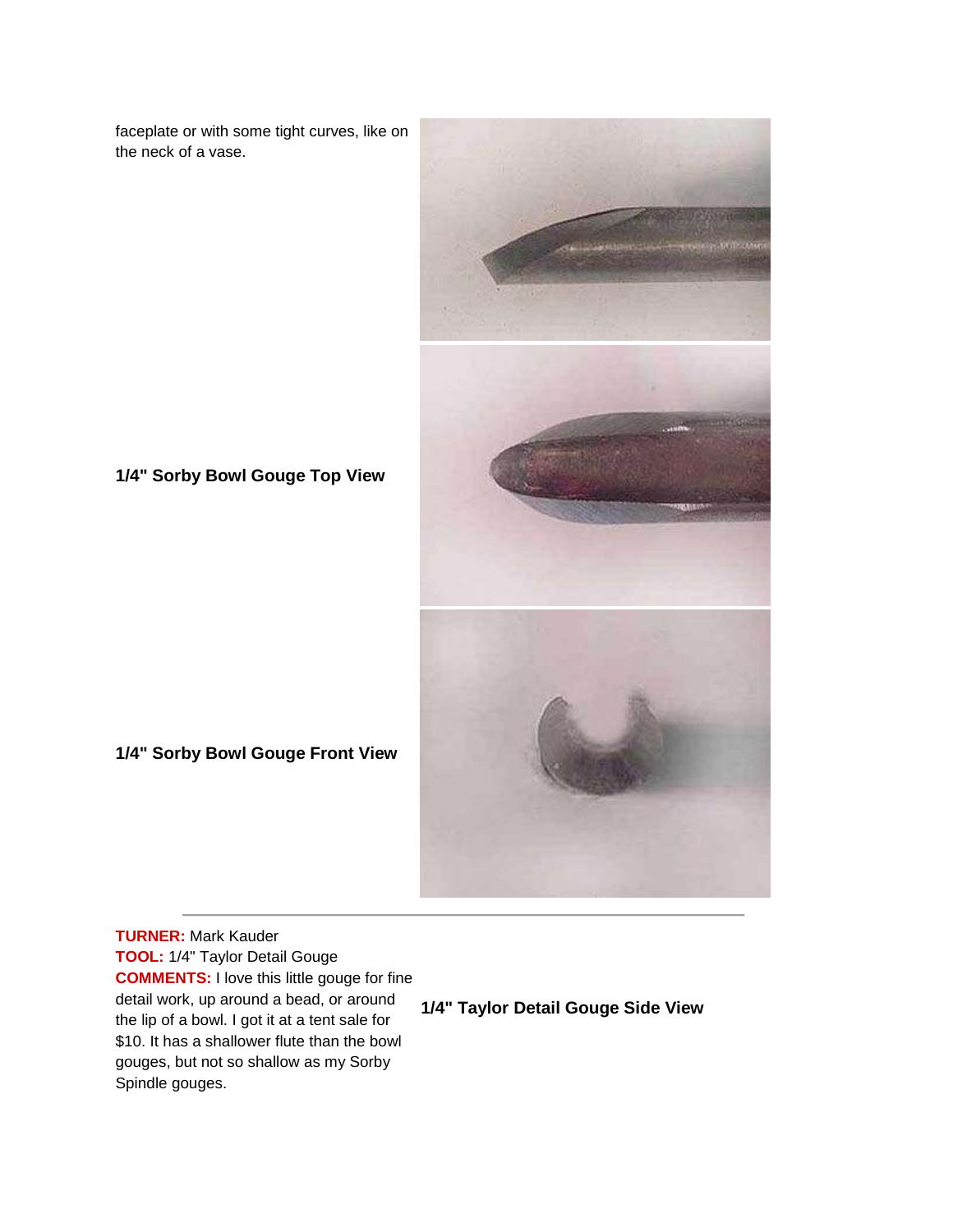

## **1/4" Taylor Detail Gouge Top View**

## **TURNER:** Russ Fairfield **TOOL:** Bowl gouge, side grind

**COMMENTS:** My "workhorse" tool is similar to the Ellsworth tool. The only difference may be in the nose angle and the bevel angle. Mine starts out with a nose angle of about 75° (15° relief angle) and wraps around to a 40°-45° angle along the side grind. This is somewhat different from the Ellsworth tool where the angle is a constant 60° all the way around the cutting adge. I have used both and prefer the variable angle. To me, the changing angle better matches the inside curve of the bowl and I can take deeper cuts in both wet and dry wood. This is one of those cases where I don't know if it is really better or if it is that I have learned to use it and am comfortable with it.

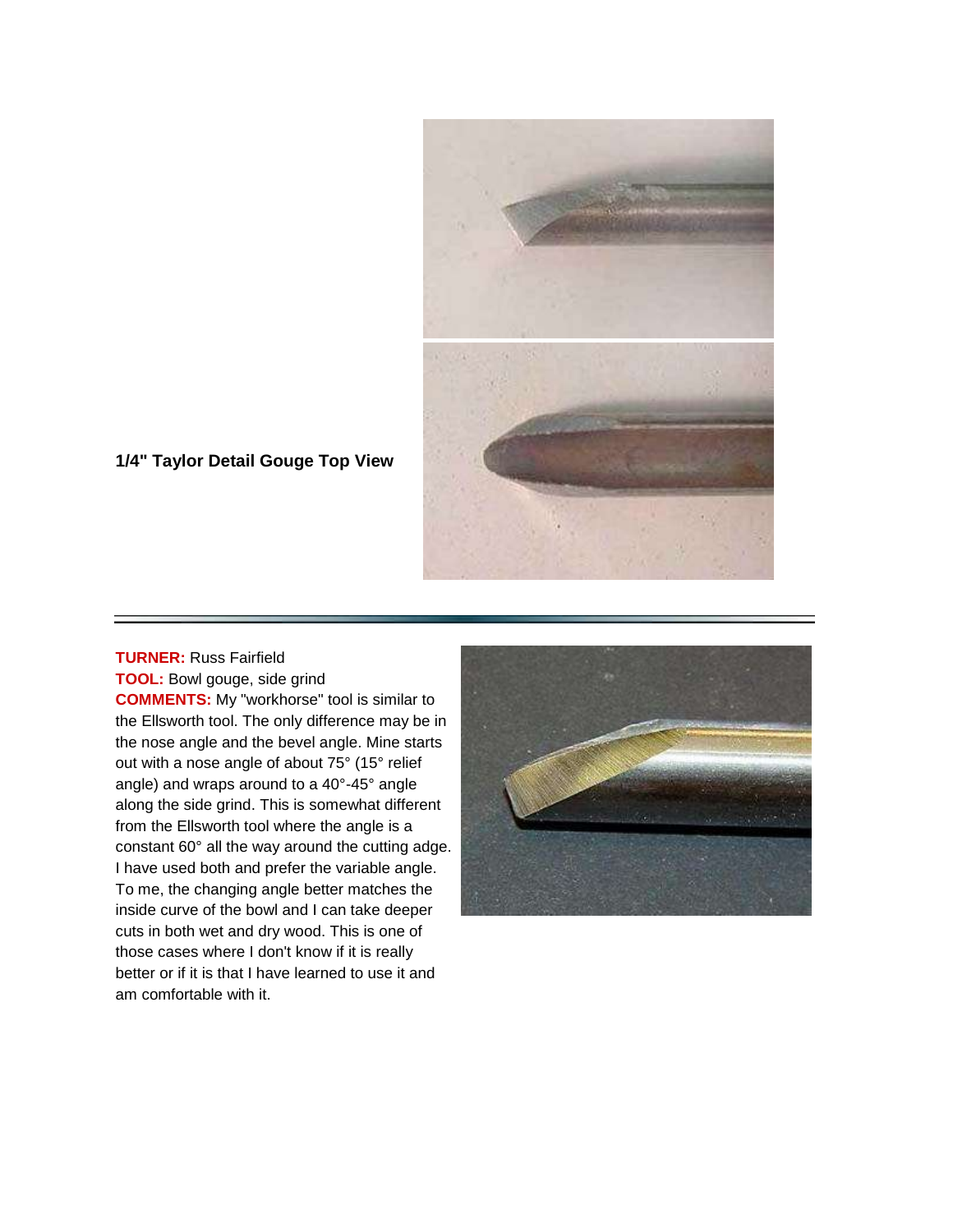

#### **TURNER:** Russ Fairfield

**TOOL:** Bowl gougefor "inside" turning **COMMENTS:** With its convex flute, this one is truly an inside gouge. This is an excellent tool for eliminating grain tear out in such places as the end-grain on the inside of a green natural-edged bowl. This also a better tool for those woods where the heel of the standard gouge will cause ripples in the surface as it passes over the hard grain boundaries. I used to grind these to a smooth bevel with a soft belt and a hard buffing wheel, but have since found that the multifacted bevel does just as well and it is faster. I can somewhat match the bevel to the curvature of the surfaces and get a strong stable fulcrum on the bevel behind the cutting edge (see the arrow in the photo). The result is excellent tool control and finish on the inside of a bowl.

 I have to use a second gouge with a more blunt nose angle to get through the transition and across the bottom of a deeper bowl. The profile works best when the gouge has a deep "U" shaped flute.

 The third photo shows how the tool is held to make the cut - about 10° up from level with the lathe bed (tool handle down for those who think that way), the flute rolled back about 10° or just enough to make the cut, and riding the bevel behind the tip.

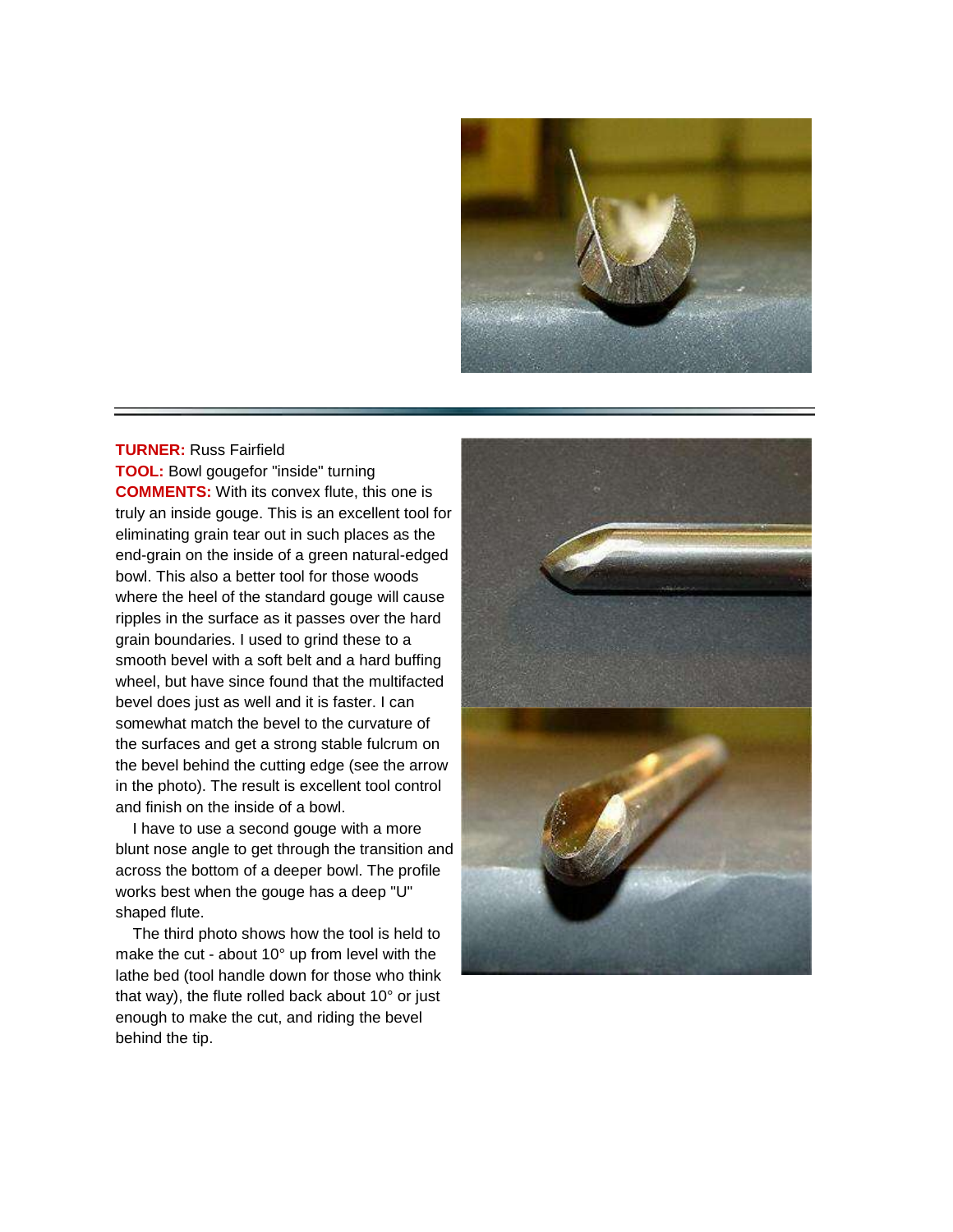

**TURNER:** Russ Fairfield **TOOL:** Continental bowl gouge **COMMENTS:** I use a Continental Spindle Gouge when I need a smooth cut on the inside of a bowl. I grind the tool with a blunt fingernail shape and usually with a 40° tool angle, but that can be changed for the task at hand.

 This is akin to using a curved skew chisel on the inside of a bowl, and the finish it leaves on the wood will look like it was cut with a skew. I use this tool on green wood where grain tear-out is a problem, on the thin wings of square turnings, on other odd shapes where tool pressure can cause deflection and vibration, and in the shallow dish across the outside bottom of the base of a bowl. This is definitely a tool for light cuts only. The advantage is that its cutting ability is independent of speed, and I can rotate the wood across it with the handwheel and still get a smooth and controllable cut.